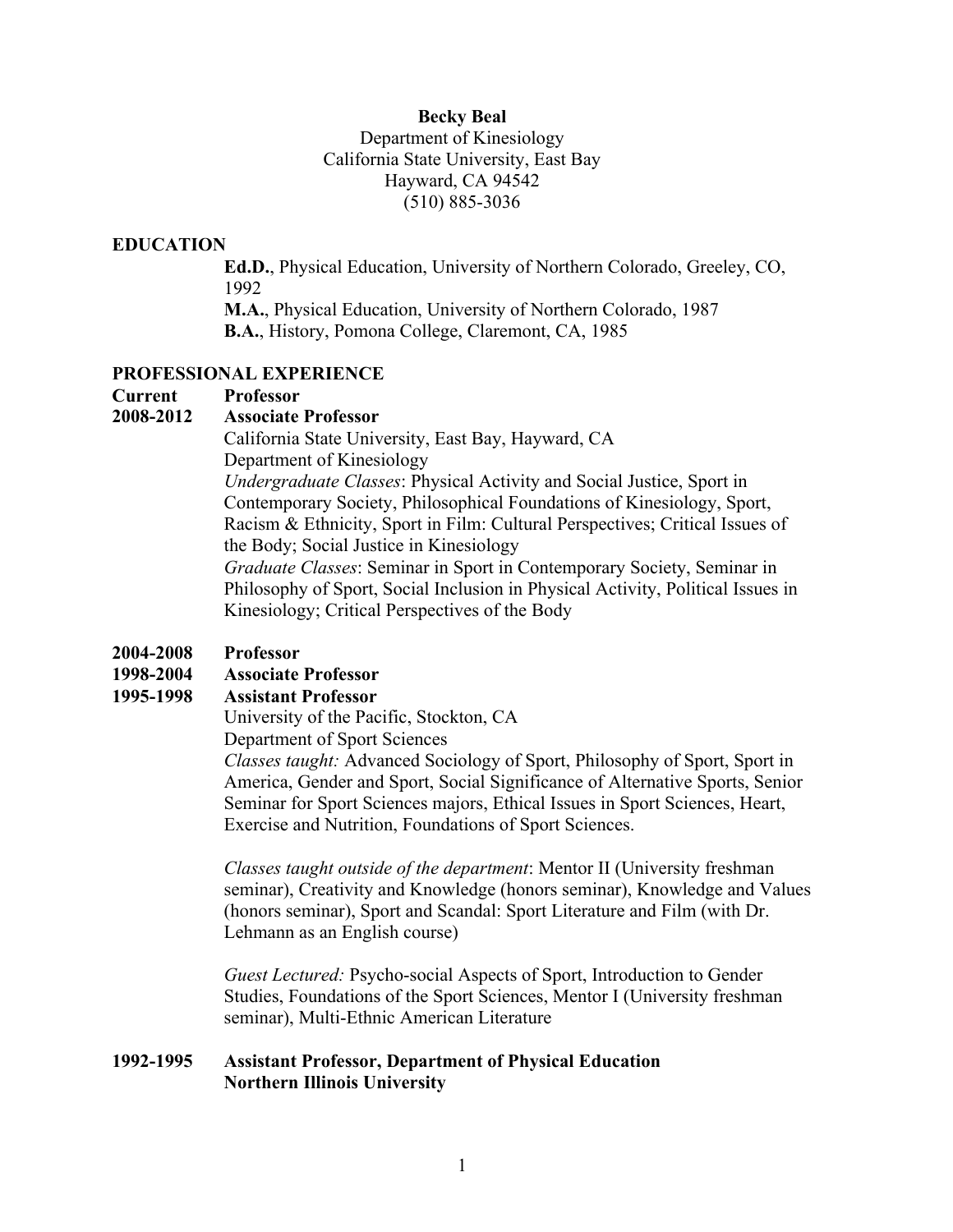*Classes taught:* History of Physical Education, Women in Sport, Sport: Culture and Society, Majors' classes: Track and Field, and Soccer *Guest lectured: Undergraduate:* Scientific Basis of Human Activity

### **1989-1992 Instructor, Department of Sociology University of Northern Colorado** *Classes taught:* Principles of Sociology, and Sociology of Minorities. *Guest lectured:* Sociology of Sex Roles, Marriage and the Family, Sociology of Minorities, and Principles of Sociology

**1989-1991 Instructor, School of Kinesiology and Physical Education University of Northern Colorado** *Guest lectured:* Sociology of Sport, Perspectives of Physical Education, and Psychology of Sport Seminar

**1986-1989 Teaching Assistant, School of Kinesiology and Physical Education University of Northern Colorado** *Classes taught:* Sociology of Sport, Analysis and Movement of Track and

Field, Analysis and Movement of Soccer, Fitness and Conditioning, Weight Training, Soccer, Volleyball, Aerobics, and Badminton.

**1986-1988 Assistant Coach, Intercollegiate Track and Field University of Northern Colorado** Assisted both men's and women's programs. Coached sprinters, distance runners, long and triple jumpers, organized travel and assisted with recruitment of athletes.

## **PUBLICATIONS**

### **Refereed Articles**

Atencio, M., Wright, E.M., Beal, B. & McClain, Z. (2019) Urban skateboarding, social enterprise groups, and community capacity-building in the San Francisco Bay area, Loisir et Société / Society and Leisure, DOI: 10.1080/07053436.2019.1682251

Beal, B., Atencio, M., McClain, Z. & Wright, E.M (2016). Skateboarding, community and urban politics: shifting practices and challenges, International Journal of Sport Policy and Politics, 9:1, 11-23, DOI: 10.1080/19406940.2016.1220406

Atencio, M., Chivers Yochim, E. & Beal, B. (2013). It ain't just black kids and white kids: the representation and reproduction of authentic "skurban" masculinities. Sociology of Sport Journal, 30, 153-172

Atencio, M & Beal, B. (2011) "Beautiful Losers": The Symbolic Exhibition and Legitimization of Outsider Masculinity. Sport in Society, 14, 1-16

Beal, B. & Smith, M. (2010) Mavericks: Big wave surfing and the making of 'nothing' from 'something.' Sport in Society, 13 1102-1116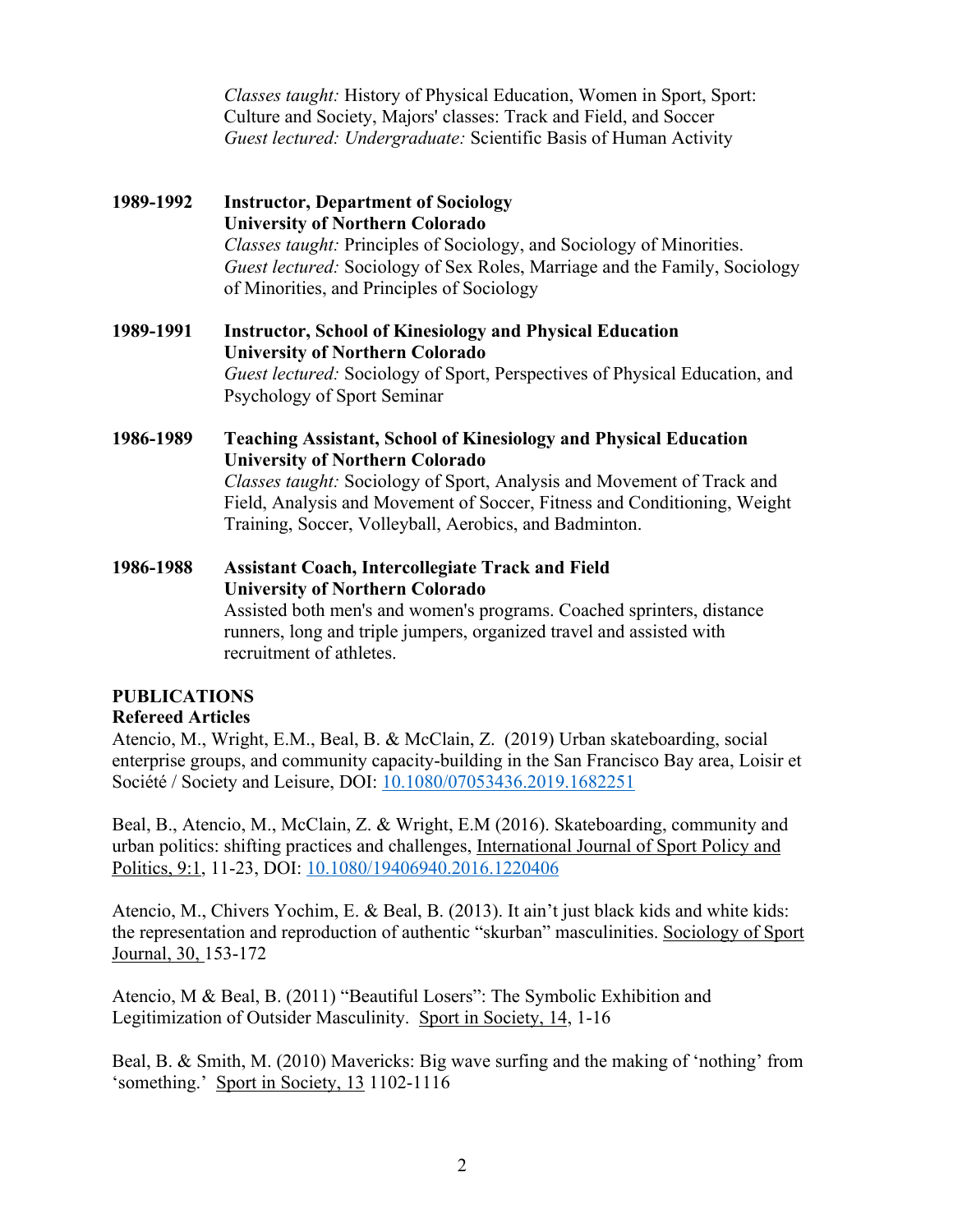Atencio, M., Beal, B. & Wilson, C. (2009). Distinction of risk: Urban skateboarding, street habitus, and the construction of hierarchical gender relations. Qualitative Research in Sport and Exercise, 1, 3-20

Smith, M & Beal, B. (2007). "'So you can see how the other half lives': MTV Cribs' use of "the other" in framing successful athletic masculinities." Journal of Sport and Social Issues, 31. 103-127

Wheaton, B. & Beal, B. (2003). 'Keeping it real': Subcultural media and the discourses of authenticity in alternative sport. International Review for the Sociology of Sport. 38. 155-176

Riemer, B., Beal, B. & Schroeder, P. (2000). The influences of peer and university culture on female student athletes' perceptions of career termination, professionalization, and social isolation, Journal of Sport Behavior. 23. 364-378

Beal, B. (1997). The Promise Keeper's use of sport in defining "Christ-like" Masculinity. Journal of Sport and Social Issues. 21, 274-284

Crosset, T. & Beal, B. (1997). The use of "subculture" and "subworld" in ethnographic works on Sport: A discussion of definitional distinctions. Sociology of Sport Journal. 14. 73- 85

Beal, B. (1996). Alternative masculinity and its effects on gender relations in the subculture of skateboarding. Journal of Sport Behavior, 19, 204-220

Beal, B. (1995). Disqualifying the Official: An Exploration of Social Resistance in the Subculture of Skateboarding. Sociology of Sport Journal.l2, 252-267

### **Books**

Dupont, T. & Beal, B. (Eds.). (forthcoming) Lifestyle Sports and Identities: Subcultural Careers Through the Life Course. London: Routledge Press

Atencio, M., Beal, B., Wright, E.M. & McClain, Z. (2018). Moving Borders: Skateboarding and the Shifting Landscape of Urban Youth Sports, *(Sport, Culture and Society Series),*  Fayetteville, AR: University of Arkansas Press.

*Winner of the North American Society for the Sociology of Sport (NASSS)2019 Outstanding Book Award*

Sage, G., Eitzen, D.S. & Beal, B. (2018) Sociology of North American Sport,  $11<sup>th</sup>$  edition, University of Oxford Press

Beal, B. (2013) Skateboarding: The Ultimate Guide. Santa Barbara, CA: ABC CLIO Extreme Sport Series, series editors Holly Thorpe and Douglas Booth.

## **Book in Progress**

Sage, G., Eitzen, D.S. & Beal, B., Atencio, M. (in progress) Sociology of Sport, 12<sup>th</sup> edition, University of Oxford Press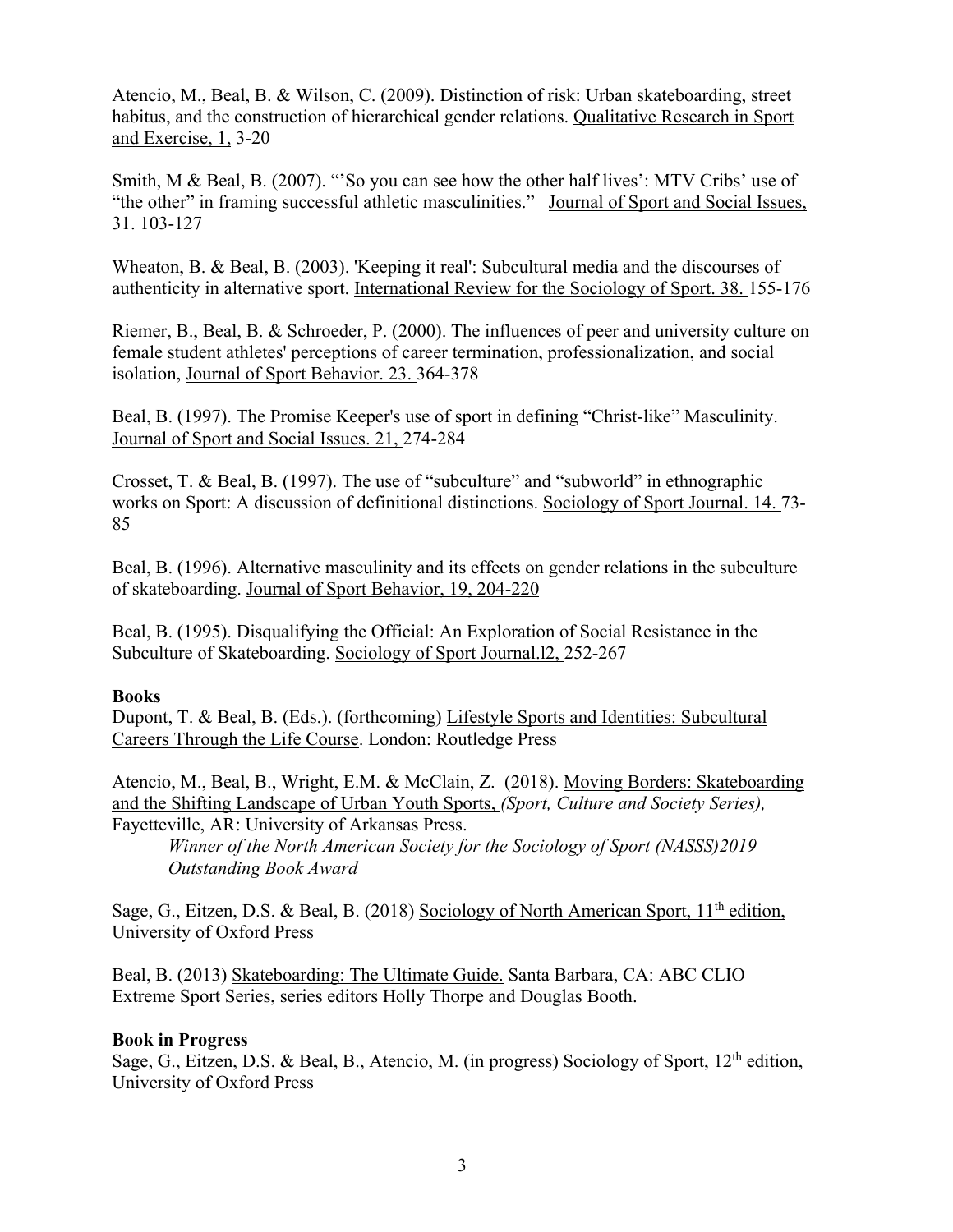#### **Refereed Book Chapter**

Beal, B. (1998). Symbolic inversion in the subculture of skateboarding. In M.C. Duncan, G. Chick, and A. Aycock (Eds.). Play & Culture Studies. Volume 1 (pp. 209-222). Greenwich, CT: Ablex Publishing

#### **Invited Book Chapters**

Dupont, T. & B. Beal, (forthcoming) Introduction, Lifestyle Sports and Identities: Subcultural Careers Through the Life Course. Dupont, T. & Beal, B. (Eds.). London: Routledge Press

Beal, B. & Ebeling, K. (2019). "Can you sell out if you've never been in?: The Olympics and Creating Spaces for Gender Inclusion in Skateboarding," In Kilberth, V & Schwier, J. (eds.). Skateboarding Between Subculture and the Olympics: A Youth Culture Under Pressure from Commercialization and Sportification. 97-116. Transcript Publishers, Bielefield Germany

Beal, B. (2018). "Feminist Ethnographies in Sport and Leisure," In L. Mansfield, J. Caudwell, R. Watson and B. Wheaton (Eds.). Handbook of Feminism and Sport, Leisure and Physical Education, 227-242. New York: Palgrave Macmillan.

McClain, Z., Wright, E. M**.,** Atencio, M., & Beal, B. (2018). Adult stakeholders' perceptions and practices of gender inclusion in skateboarding. In K. Butz & C. Peters (Eds.). Skateboard studies anthology (pp. 220-245). London: Koenig Books.

Atencio, M., Beal, B., Wright, M. & McClain, Z. (2016). "'No one wants to mess with an angry mom': Females' negotiation of power technologies and ethical self-formation within a local skateboarding culture." In: H. Thorpe & R. Olive (Eds.), Women in action sport cultures: Identity, politics, experience and pedagogy, 175-192. New York: Palgrave Macmillan.

Thorpe. H., Olive, R., Beal, B., Booth, D., Laurendeau, J., Palmer, C., Rinehart, R. and Wheaton, B. (2016). **"**Looking back, moving forward? Reflections from early action sport researcher," In: H. Thorpe & R. Olive (Eds.), Women in action sport cultures: Identity, politics, experience and pedagogy,22-43. New York: Palgrave Macmillan.

Atencio, M. & Beal, B. (2016). The "legitimate" skateboarder: Politics of private-public skateboarding spaces. In K. J. Lombard (Ed.), 108-120. Skateboarding: Subcultures, sites and shifts*.* London: Routledge.

Beal, B. (2013). Ups and Downs of Skating Vertical: Christian Hosoi, Crystal Meth, and Christianity, in L. Wenner (Ed.). Fallen Sports Heroes, Media, and Celebrity Culture, (92 - 106). Peter Lang Publisher.

Beal, B. (2008). Who controls skateboarding? In M. Atkinson (ed). Battleground: Sports. 3893-3899, Greenwood Press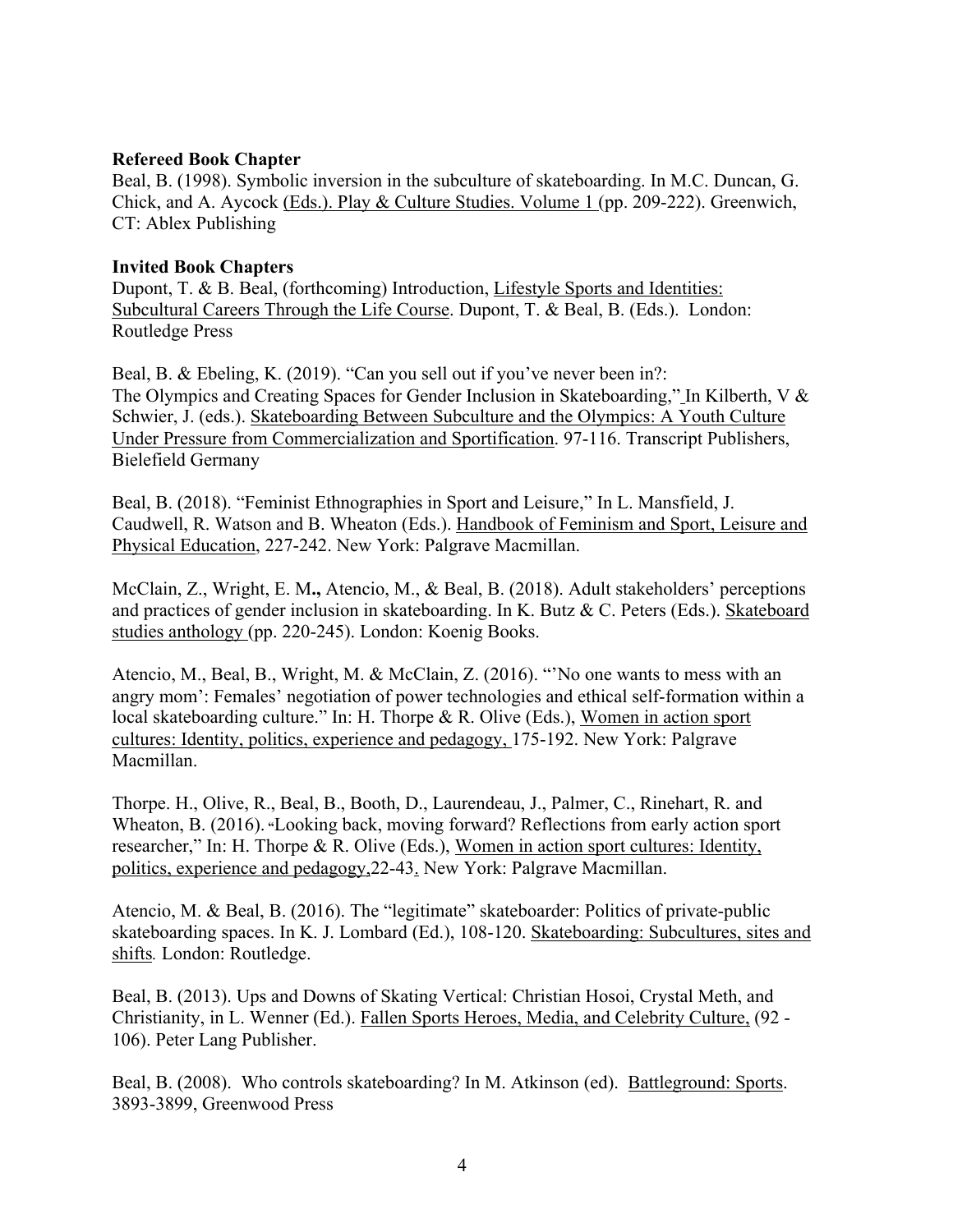Beal, B. & Wilson, C. (2004). 'Chicks dig scars:' Transformations in the subculture of skateboarding. In B. Wheaton (Ed.), Understanding lifestyle sports: Consumption. Identity, and difference. (31-54). London: Routledge Press

Wheaton, B. & Beal, B. (2003). Surf divas and skate betties: Consuming images of the 'other' in lifestyle sports. In S. Fleming & I. Jones (Eds.), Leisure cultures: Investigations in sport. media and technology (pp. 69-90). Eastbourne, UK: LSA Publication No. 79

Beal, B. & Weidman, L. (2003). Authenticity in the skateboarding world. In R. Rinehart & S. Sydnor (Eds.), To the extreme: Alternative Sports inside and out (pp. 337-352). New York: SUNY Press

Randels, G. & Beal, B. (2002). What makes a man? Religion, sport and negotiating masculine identity in the Promise Keepers, in T. Magdalinski & T. Chandler (Eds.). With God on their side: Sport in the service of religion (pp. 160-176). London: Routledge Press

Beal, B. (2002). Symbolic interactionism and cultural studies: doing critical ethnography. In J. Maguire & K. Young (Eds.), Theory. Sport and Society (pp.353-373). London: Elsevier Science Press

Beal, B. (1999). Skateboarding: An alternative to mainstream sport. In J. Coakley & P. Donnelly (Eds.), Inside Sports: Social research on involvement in sport and physical activity (pp. 139-145). London: Routledge

### **Book Chapter in progress**

Atencio, M., Beal, B., McClain, & Wright, E.M. (in progress), "Skateboarding and Racial Justice: Symbolic and grassroots activism in the San Francisco Bay Area," in Board Cultures: The Political Ontology of Surfing and Skateboarding (eds.) Kristin Lawler, David Cline, Michael Roberts, San Diego State University Press

### **Articles Reprinted as Book Chapters**

Beal, B. & Smith, M. (2012). Mavericks: Big wave surfing and the making of 'nothing' from 'something' [reprint] In B. Wheaton (Ed.). The Consumption and Representation of Lifestyle Sports. London: Routledge

Beal, B. (2006) Disqualifying the official: An exploration of social resistance in the subculture of skateboarding [reprint] In A Tomlinson (ed.) The Sport Studies Reader, 406- 412. London: Routledge

Beal, B. (2001). Alternative masculinity and its effects on gender relations in the subculture of skateboarding [reprint]. In M. Petracca & M. Sorapure (Eds.), Common culture: Reading and writing about American popular culture [Third edition] (pp. 460-476). Upper Saddle River, NJ: Prentice Hall

Beal, B. (2001). Alternative masculinity and its effects on gender relations in the subculture of skateboarding [reprint]. In M. Andersen, K. Logio, & H. Taylor (Eds.), Understanding society: An introductory reader (pp.101-109). Belmont, CA: Wadsworth/Thomson Learning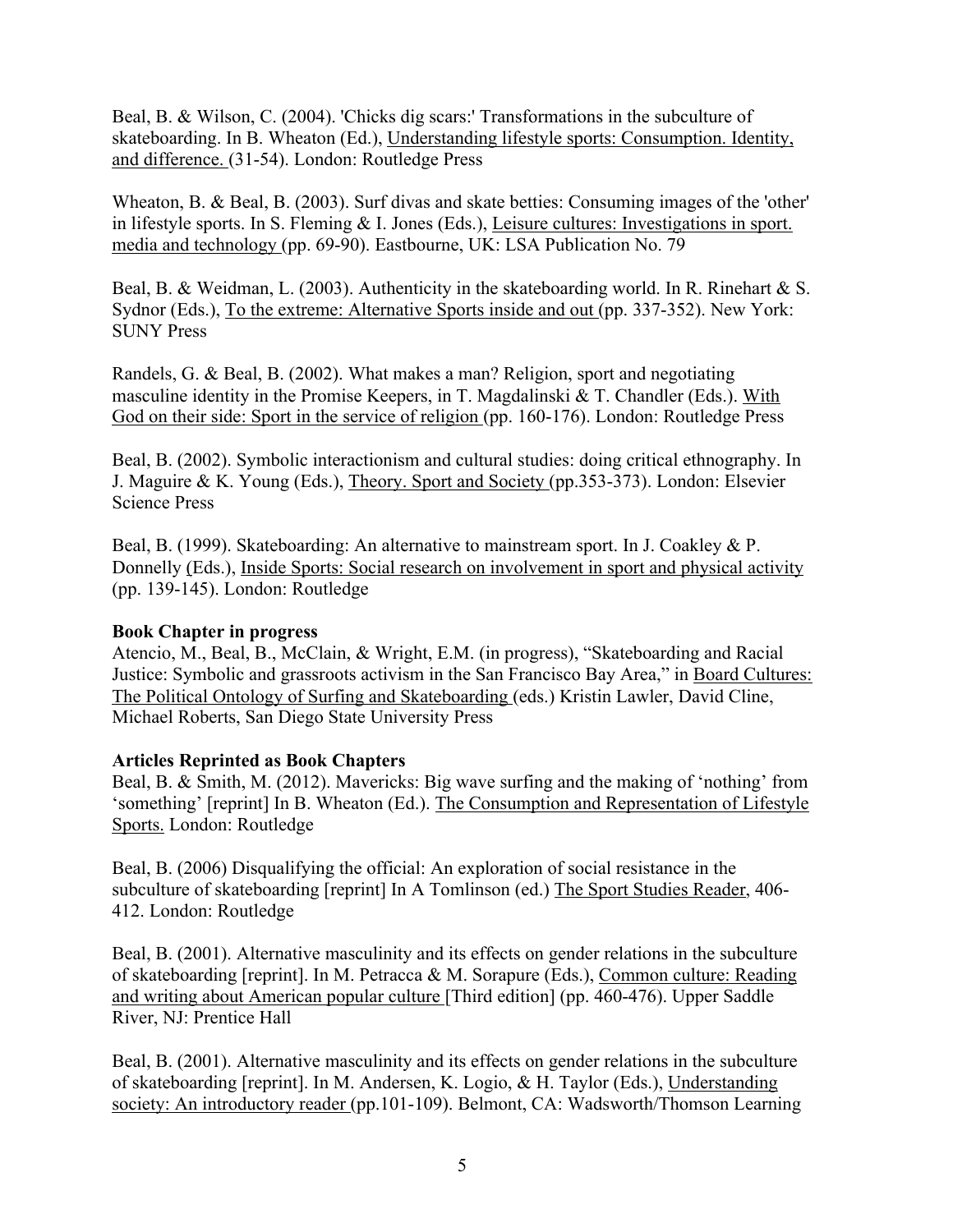Beal, B. (2001). Disqualifying the official: An exploration of social resistance in the subculture of skateboarding [reprint]. In A. Yiannakis & M. Melnick (Eds.), Contemporary Issues in Sociology of Sport (pp. 47-57). Champaign, IL: Human Kinetics

Beal, B. (2000). The Promise Keeper's use of sport in defining "Christ-like" Masculinity [reprint]. In D. Claussen (Ed.), The Promise Keepers: Essays on masculinity and Christianity (pp.153-163). Jefferson, NC: Macfarland & Co Publishers

### **Encyclopedia Entries**

Beal, B. (2013) Skateboarding, In Nelson, M. (Ed.) American Sports: A History of Icons, Idols, and Ideas,(1189-1192). ABC Clio

Beal, B. (2007). Skateboarding. Encyclopedia of extreme sports. Berkshire Publishing Company

Beal, B. (2005). Skateboarding. Encyclopedia of world sport. Berkshire Publishing Company.

Beal, B. (2004). Skateboarding. Encyclopedia of recreation and leisure in America. Charles Scribner's Sons Reference Books I.

Beal, B. (2001). Skateboarding. International encyclopedia of women and sports (Vol. 3, pp.1014- I 1016). New York: Macmillan Reference.

## **Foreword**

Beal, B. (2020). Foreword. In J. Sampson, Skater Girls. (Book of Photography) Daylight Publications

## **Conference Proceedings**

Beal, B. (2003). Adjusting our view: Sport, identity, and social transformation. In S. Zieff, M. Veri, & L. Webb (Eds.). Sport as a Vehicle for Social Transformation, San Francisco State University.

## **Book Reviews**

Beal, B. (2019). [Review of the book]. Skateboarding LA: Inside Professional Street Skateboarding. Contemporary Sociology, 48, 3. 352-354

Beal, B. (1994). [Review of the book] Sex, power, and violence in sport. Women in sport and physical activity journal 3, (2) 90-92.

# **PRESENTATIONS**

### **Invited**

**"**The state of skateboarding," for Pushing Boarders, the First International Academic Conference on Skateboarding. Organized by Bartlett School of Architecture, University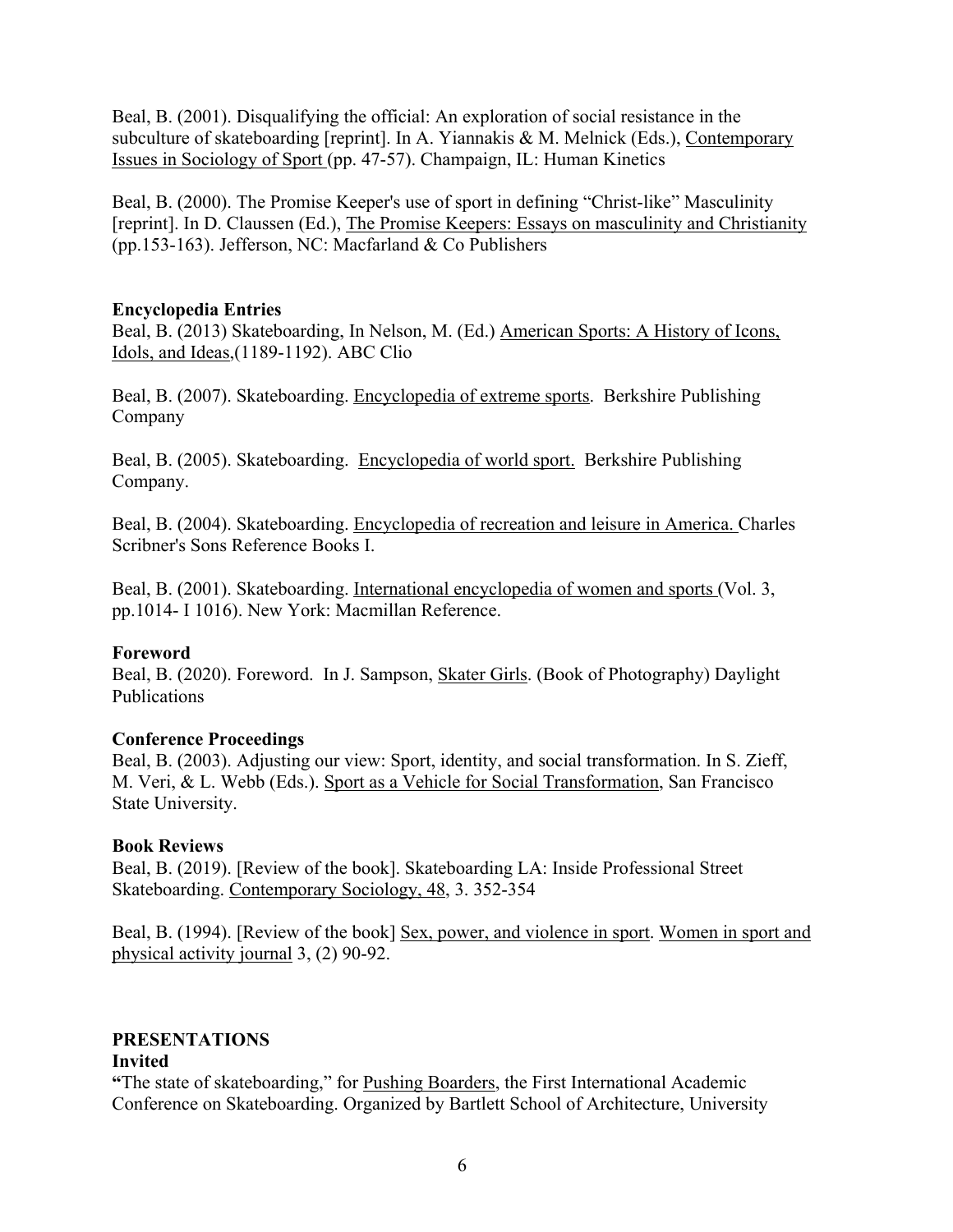College London, SkatePal, Sheffield Hallam University, House of Vans, and Long Live Southbank. London, England, June 1-3, 2018 . https://www.pushingboarders.com/

"Skateboarding, Community and Urban Politics: Challenges and Shifts" for seminar entitled, "Exploring the Social Benefit of Informal and Lifestyle Sports" University of Brighton, England, April 24-25, 2015

"Urban Skateboarding and the Negotiation of Youthful Citizenship," for the symposium New Territories of Sports in the City sponsored by Jacques Cartier Center, Montreal, Oct 3 & 4, 2011.

"Adjusting our View: Sport, Identity, and Social Transformation," Keynote Presentation for the conference, Sport as a Vehicle for Social Transformation, San Francisco State University, April 14, 2003.

"The Social World of Skateboarders" for the Institute for Health Promotion and Disease Prevention Research, University of Southern California, March 14, 2003.

"The Shifting Landscape of an Alternative Sport: Commercialization and the Transformations in the Meanings of Skateboarding." for the conference, Sport and the all consuming cultures of (p)leisure. University of Surrey, Roehampton. England. July 27, 2002.

### **International Conferences**

Member of the Scientific Committee for the conference, "Skateboarding and the Olympics", University of Rouen, France, October 22, 2020.

"The "Moving Boarders" book project: The paradox of conducting collaborative, complex ethnographic action sports research," with McClain, Z., Atencio, M., & Wright, E. M. A presentation to be given at the Contemporary Ethnography Across the Disciplines conference, Santiago, Chile. November 2018

"Looking within the Bay-Area skate scene: A unique example of place-making and the repurposing of space." with Wright, E. M., McClain, Z., Atencio, M., A presentation given at the XIX International Sociological Association World Congress of Sociology, Toronto, Canada. July 2018

"Researching families in urban skateboarding: A collective ethnographic approach to exploring San Francisco Bay Area skate parks"*.* With Atencio, M., Wright, E. M., & McClain, Z. A presentation given at the 6<sup>th</sup> International Conference on Qualitative Research in Sport and Exercise, Vancouver, Canada. June 2018

Panelist/critic for "author meets critics" *Stephen Poulson's Why Would Anyone Do That? Lifestyle Sport in the 21st Century*. North American Society for the Sociology of Sport, November 2017, Tampa Bay, FL

"Teaching social justice and physical activity in the urban university: A reflective discussion." With Atencio, M., & McClain, Z. Paper presented at the North American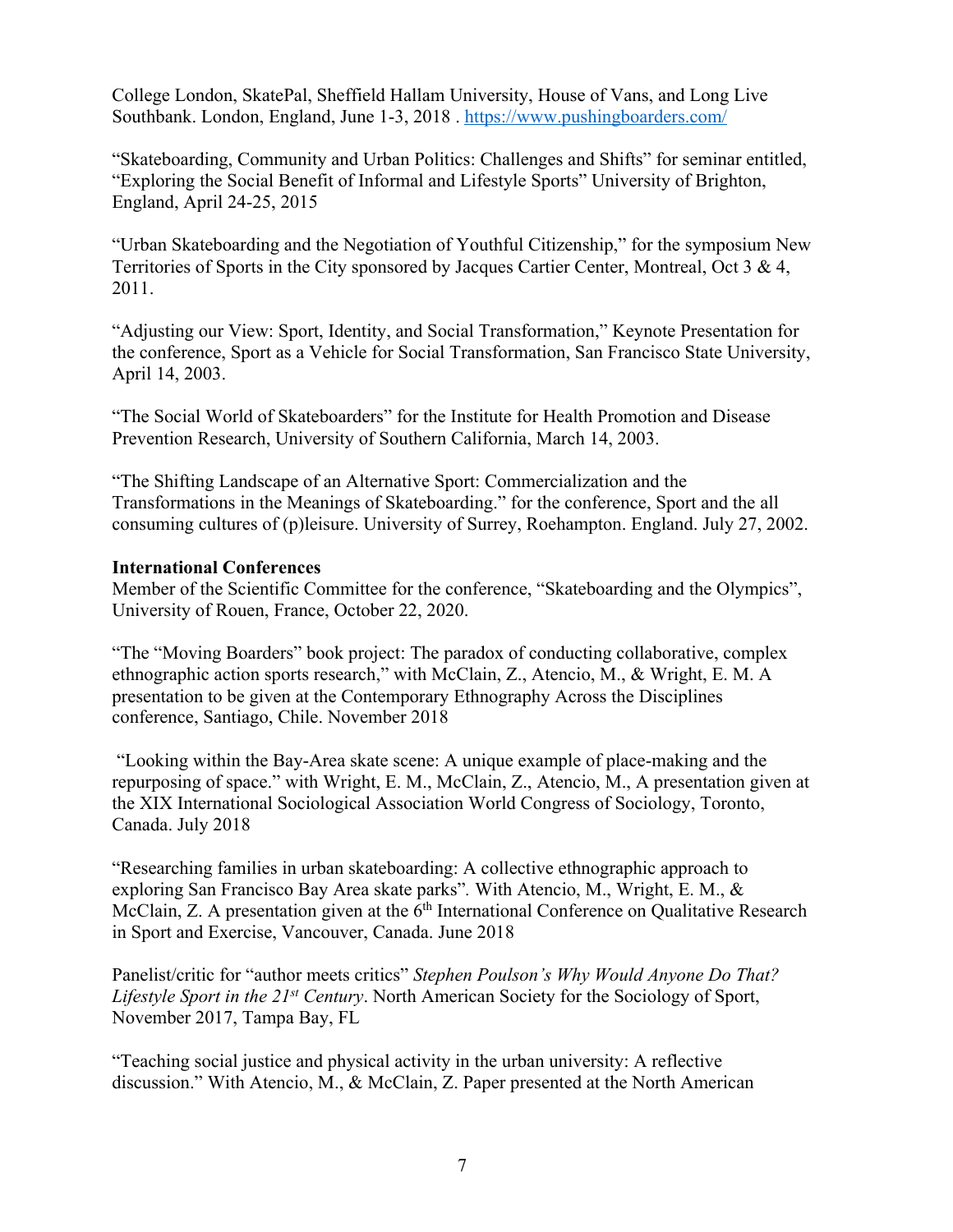Society for the Sociology of Sport (NASSS) annual conference, Santa Fe, New Mexico. November 2015

"Urban Skateboarding in Neo-liberal times: case study of Oakland's Town Park." With McClain, Z., Wright, M., & Atencio, M. Paper presented at the North American Society for the Sociology of Sport (NASSS) annual conference, Santa Fe, New Mexico. November 2015

"Parents' Investments in Skateboarding in Neo-Liberal Times," With Wright, M. & McClain, Z. Paper presented at the International Sociology of Sport Association (ISSA) Annual Conference, Paris. June 2015

"The Symbolic Field of Skateboarding in the San Francisco Bay Area: Social Logics of Parenting and Youth Engagement," with Matthew Atencio, ZaNean McClain, and Missy Wright for the for the North American Society for the Sociology of Sport, Portland, OR November 2014

"Adult stakeholders' perceptions and practices of gender inclusion in skateboarding" with Matthew Atencio, ZaNean McClain, and Missy Wright for the for the North American Society for the Sociology of Sport, Portland, OR November 2014

"Prosumption and Cultural Capital in Surf and Skate Social Worlds", with Chris Cutri and Belinda Wheaton, at the International Sociology of Sport Association, Vancouver, June 2013

Panelist on "Action Sports Videos" for the North American Society for the Sociology of Sport, New Orleans, LA Nov 2012

Panelist on the "Critical Coach Education" for the North American Society for the Sociology of Sport, New Orleans, LA Nov 2012

It ain't just black kids and white kids': the representation and reproduction of authentic 'skurban' masculinities" with Mathew Atencio and Emily Chivers Yochim, North American Society for the Sociology of Sport, Minneapolis, MN, Nov 2-5 2011

"Straight Gaze: Curl Girls, Homonormativity, and Consumer Lesbianism," with Maureen Smith, North American Society for the Sociology of Sport, San Diego, CA Nov 3-6, 2010

"Responding to Backlash in the Classroom: What's a Professor to do?" member of a roundtable discussion, North American Society for the Sociology of Sport, San Diego, CA Nov 3-6, 2010

"Women's Sexuality and Surfing: From Gidget to Curl Girls," with Maureen Smith, Sport, Sexuality and Culture Conference, Ithaca, NY, March 2009

**"**Experiencing Mavericks: the Hybridity of Consumption," with Maureen Smith, North American Society for the Sociology of Sport, Denver, CO, November 2008

"Consuming 'street credibility': Skateboarding and the art of entrepreneurial cool," with Matt Atencio, North American Society for the Sociology of Sport, Pittsburgh, PA November 2007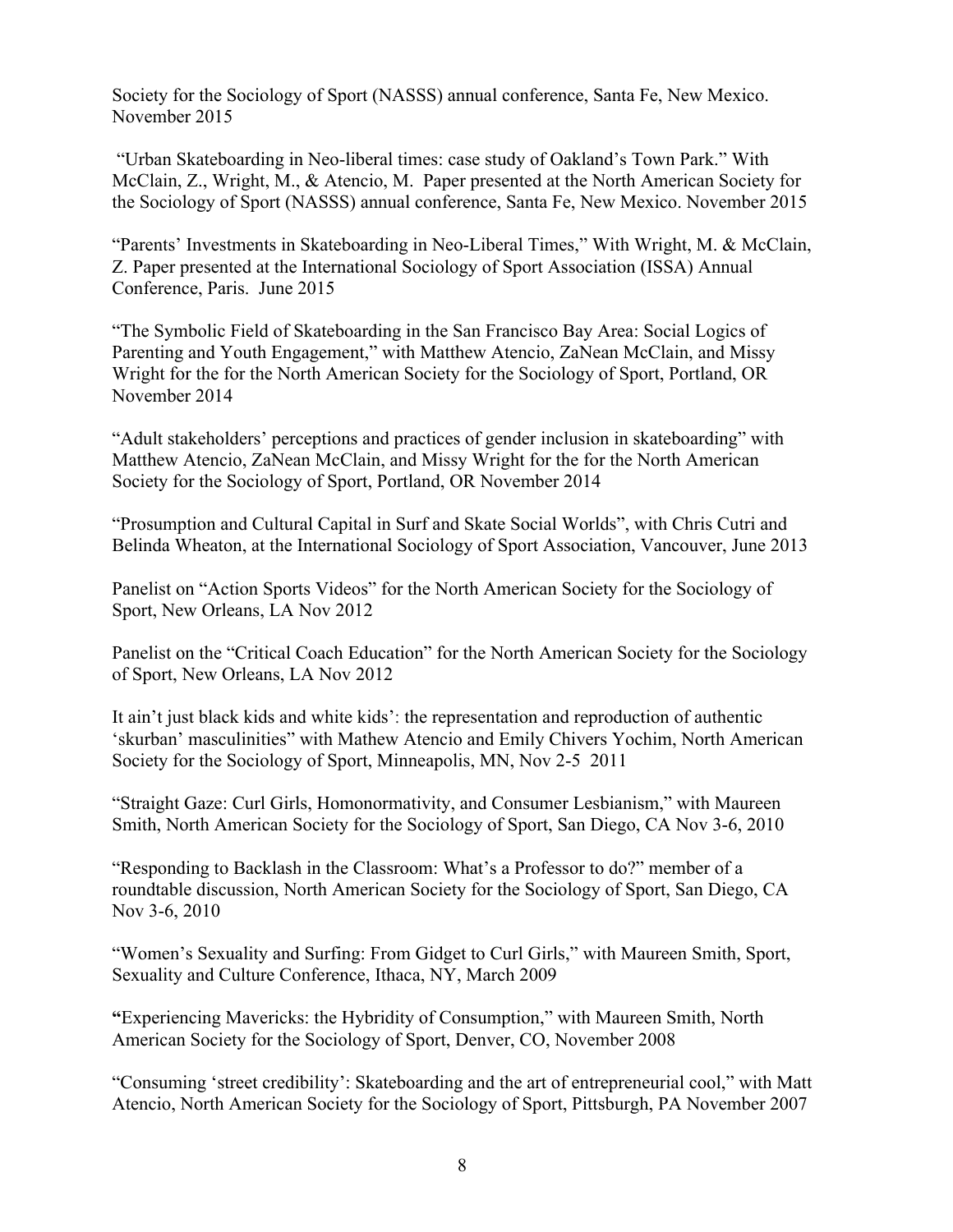"The Silicon wave: Mobilizing Mavericks," with Maureen Smith, North American Society for the Sociology of Sport, Pittsburgh, PA November 2007

"Spaces of Risk and the Cultural Dynamics of Skateboarding," Researching Youth Sport: Diverse Perspectives, Loughborough University, Loughborough England, 20 Sept 2006

"MTV's Cribs: Examining the Celebrity Culture of Male Athletes in the United States," with Maureen Smith, Celebrity culture: an interdisciplinary conference, Ayr Scotland, Sept, 2005

"Beautiful Losers: The Construction and Contestation of Authenticity in Skateboard Culture," with Joanne Kay, North American Society for the Sociology of Sport, Winston-Salem, NC Oct 2005

Collaborative Research Roundtable, participant, North American Society for the Sociology of Sport, Winston-Salem, NC Oct 2005

"Welcome to my crib": Locating athletes' masculinities on MTV's '*Cribs'*, with Maureen Smith, North American Society for the Sociology of Sport, Tucson, AZ, November 2004.

"All aboard: Skateboarding and the branding of the 'action lifestyle.'" With Charlene Wilson, North American Society for the Sociology of Sport, Montreal, November 2003.

"Skateboarding and the gendered notions of space," North American Society for the Sociology of Sport, Indianapolis, November 2002.

"Chicks' dig scars: Transformations in the subculture of skateboarding". North American Society for the Sociology of Sport, San Antonio, TX, November 2001.

"Creating space for female skateboarders." The Association for the Study of Play. San Diego, CA, February 2001.

"Images of Lifestyle Sports: the audience view." with Belinda Wheaton for the North American Society for the Sociology of Sport. Colorado Springs, CO, November 2000

"The skateboarding image: An analysis of the industry's impact on the participants' view of 'authenticity'." with Lisa Weidman for the International Sociology of Sport Association in conjunction with the World Congress of Sociology. Montreal, Quebec, July 26-August 1, 1998.

"Expectations and Experiences of Women in Selected NCAA Division I Programs" with Brenda Riemer and Pete Schroeder, North American Society for the Sociology of Sport, Toronto, Canada November 5-8, 1997.

"An analysis of the Promise Keepers' Use of Sport in Defining "Christ-like" Masculinity." North American Society for the Sociology of Sport, Sacramento, CA, November 1-4, 1995.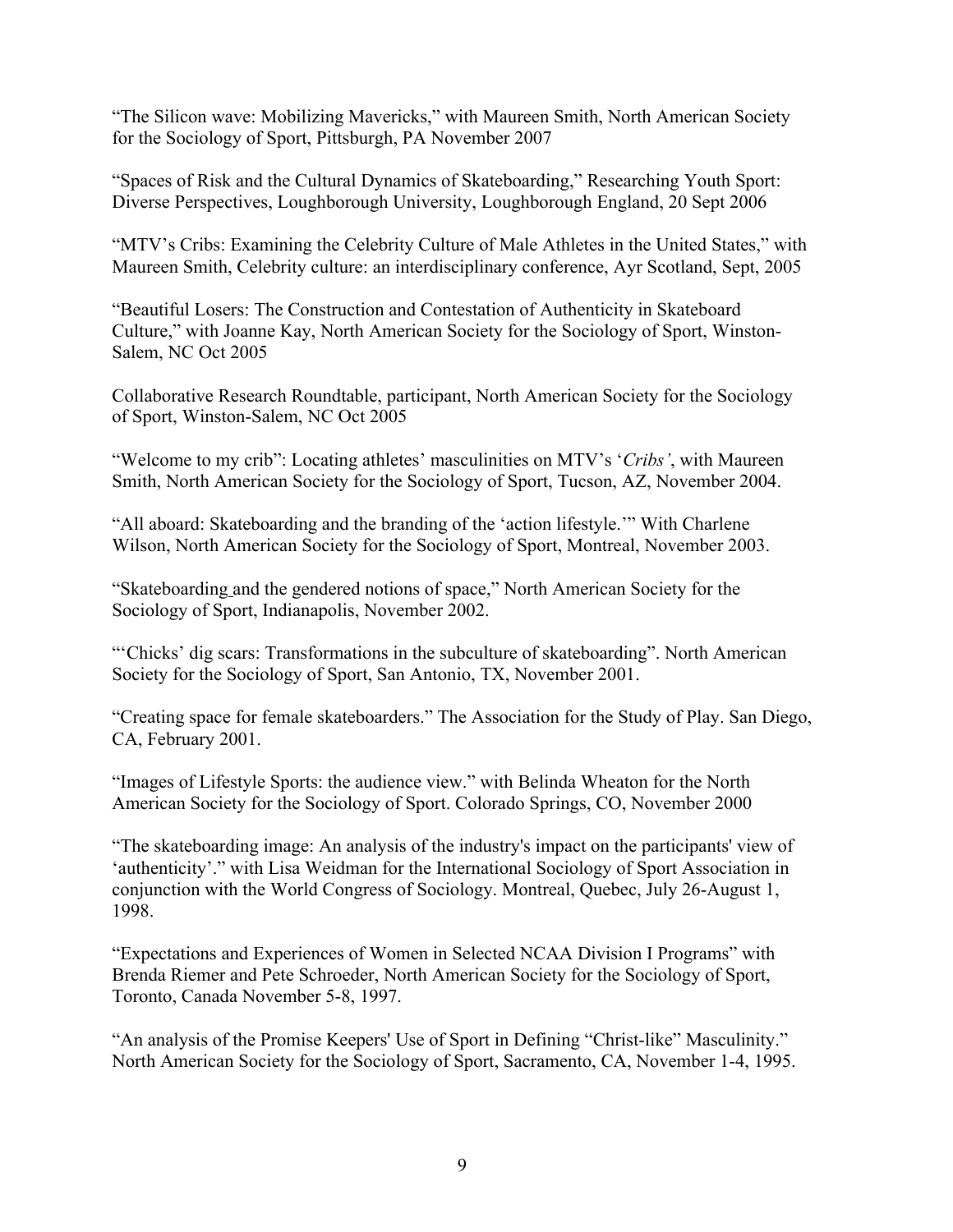"A Critical Perspective and Qualitative Methods," paper presented as part of a panel addressing methodological concerns. North American Society for the Sociology of Sport, Ottawa, Canada, Nov. 3-6, 1993.

"Alternative Masculinity in the Subculture of Skateboarding," North American Society for the Sociology of Sport, Toledo, OH, Nov. 4-7, 1992.

"The Subculture of Skateboarding: Beyond Social Resistance," North American Society for the Sociology of Sport, Milwaukee, WI, Nov. 6-9, 1991.

"The Association of Intercollegiate Athletics for Women: A Case of Minority Group Dynamics," North American Society for the Sociology of Sport, Washington, DC, Nov. 9-12, 1989.

### **National Conferences**

"You guys are the establishment!": The use of case study research within the social field of urban skateboarding. With Atencio, M., Wright, E. M., McClain, Z.,A presentation given at the Pacific Sociological Association April 2017 Annual Meeting, Portland, OR.

"Usually in skateboard culture you don't see yourself in it, if you're from around here": The politics of urban and youth development within Oakland's "Town Park". With Atencio, M., Wright, M. & McClain, Z. Paper presented at the 2016 Pacific Sociological Association (PSA) annual conference, Oakland, CA.

"Framing Femininities: The gender politics of "girl-only" skateboard groups." with Lee, J. Paper presented at the Pacific Sociological Association Annual Conference, Long Beach, California April 2015

"Reading Hollister: Manufacturing and consuming surf culture," with Maureen Smith, Pacific Sociological Conference, San Diego, CA April 2009

"Muscular Christian Movements: Race and Gender Ideologies," American Alliance for Health, Physical Education, Recreation, and Dance, Atlanta, GA April 16-20, 1996.

"Bill McCartney and the Promise Keepers: Exploring the Connections among Football, Masculinity, and Evangelical Christianity," American Alliance for Health, Physical Education, and Dance, Portland, OR, March 29 - April 1, 1995.

"Qualitative Research in Physical Education and Sport: A Workshop and Symposium for Novice and Experienced Investigators," (panelist) American Alliance for Health, Physical Education and Dance, New Orleans, LA, March 28-April1, 1990.

### **Regional Conferences**

"Gay Games" with Marena Hewett, It takes a rainbow: Bridging the Mountains to the Bay, LGBTQIA conference at the University of the Pacific, Stockton, CA Feb 20, 2010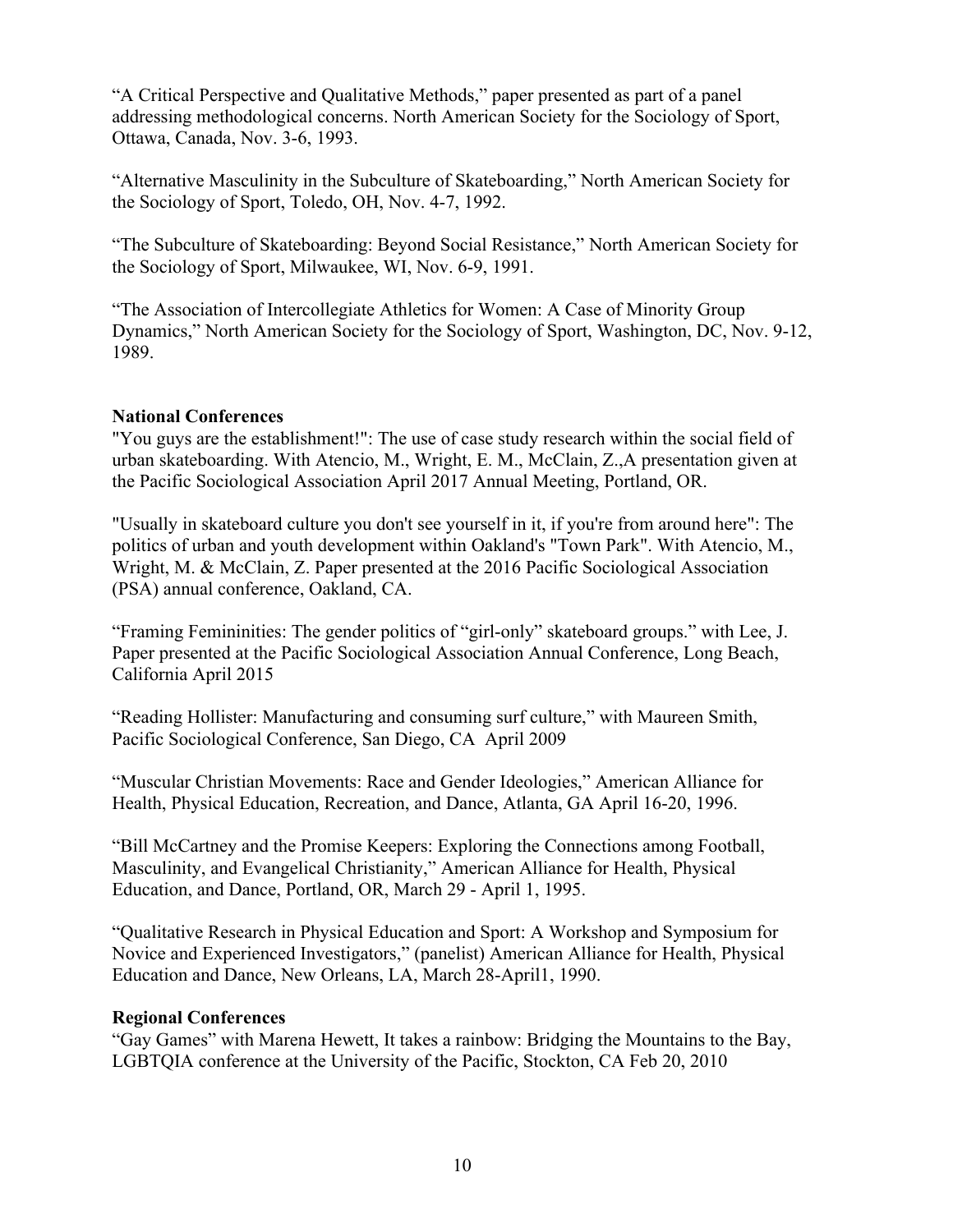"The Gendering of Sport in American Education" Women's studies conference, Chico, CA., April 21, 2001.

"Women in Secondary Physical Education Positions: Current Trends and Future Implications," Midwest Association for College and University Physical Education, Angola, IN, Oct. 22-24, 1993.

"Beyond Statisticians and Scorekeepers: Integration of Persons with Low Vision into Sports," (with Patricia Koenig, M.A., CRT) The Statewide Illinois Low Vision Conference, Chicago, IL, Oct. 14-16, 1993.

"The Packaged Image of a Skateboarder," Far West Popular Culture Association, Las Vegas, NV, January 1990.

"Minority Group Theory Applied to Education: The case of the Association of Intercollegiate Athletics for Women," Northern Rocky Mountain Educational Research Association, Jackson Hole, WY, October 1989.

### **GRANTS**

University of the Pacific Eberhardt Research Fellowship, March 1997 For research on student-athletes' experiences in college

California State University East Bay, New Faculty Support Grant, 2009 For research to write a reference guide on skateboarding

## **PROFESSIONAL ORGANIZATIONS**

North American Society for the Sociology of Sport Pacific Sociological Association

### **PROFESSIONAL SERVICES**

### **Editorial**

Editorial Board Member for The Sociology of Sport Journal, the publication of the North American Society for the Sociology of Sport, 1997-2000 and 2001-2003

### **Ad hoc reviewer**:

Journals reviewed for since 2003

American Behavioral Scientist Annals of the Association of American Geographers Annals of Leisure Research Communication and Sport Continuum Ethnologia Europaea European Physical Education Review **Gender and Society** Journal of Contemporary Ethnography Journal of Rural Studies Journal of Sport and Social Issues Leisure Studies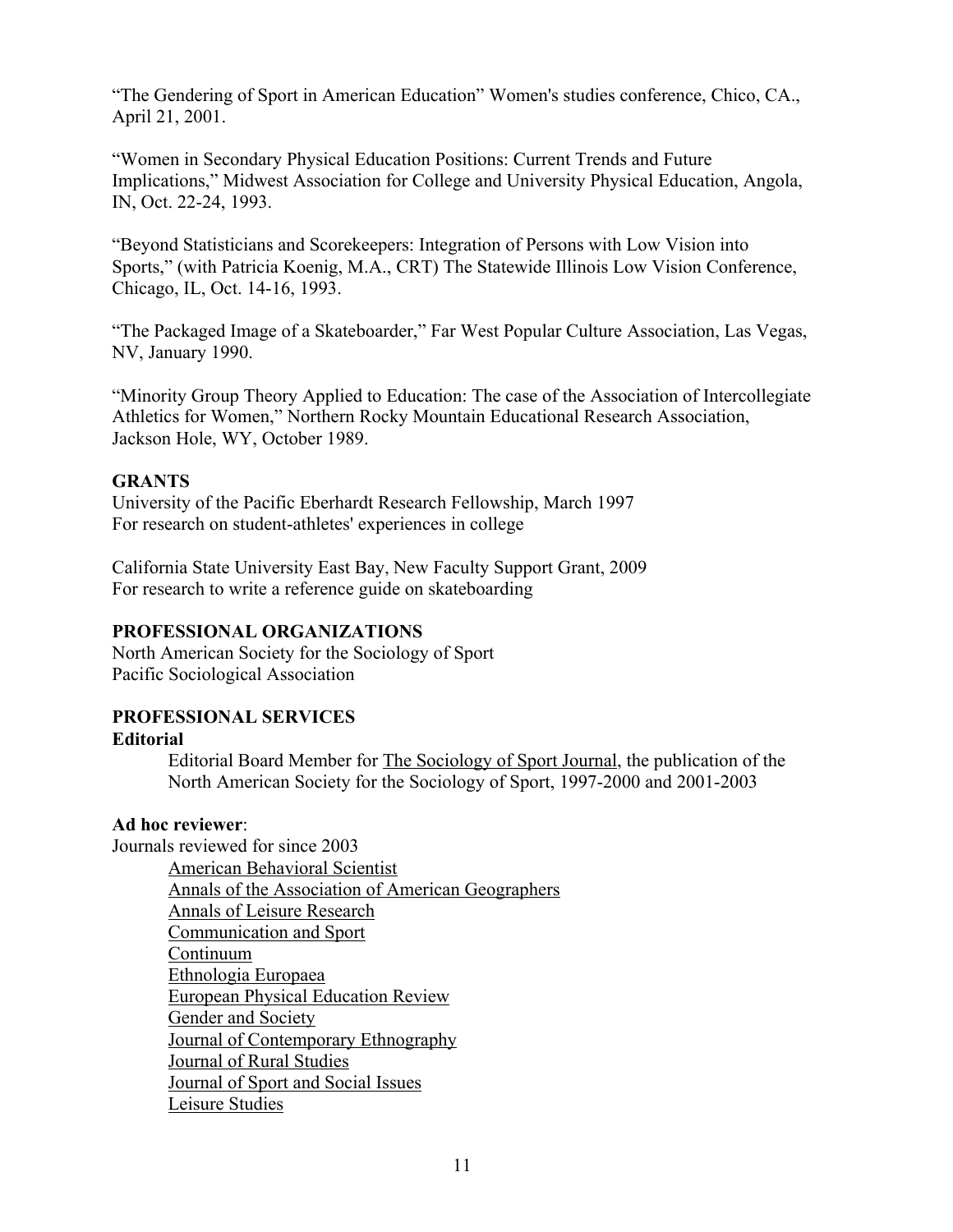International Journal of Sport Policy and Politics International Review for the Sociology of Sport **Ouest** Social Psychology Quarterly Sport in Society Sport Management Review Symbolic Interaction The Sociology of Sport Journal Women in Sport and Physical Activity Journal Book manuscripts, proposals, and dissertations reviewed since 2003 Book manuscripts for University of Michigan Press and Rutgers & Peter Lang Oxford Book proposals for Palgrave Macmillan Press, Routledge, and Left Coast Press Doctoral Dissertation, Wollongong University, Australia North American Society for the Sociology of Sport Site Co-coordinator, Sacramento, CA November 1-4, 1995 Committee Member. Graduate Student Paper Award, 1995 and 1996 Member of the Nominations and Elections Committee, 1996-97 Member of the Site Selection and Membership Development Committee, 1996-97 Chair of the Site Selection and Membership Development Committee, 1997-98 Chair. Nominations and Elections Committee, 2000 Member of the Program Committee, Indianapolis, IN, 2002 Member of the Program Committee, Winston-Salem, NC, 2005 Presider. "Exploitation, Harassment and Abuse," Sacramento, CA November 1-4, 1995 Organizer and Presider, "The Student-Athlete Experience" with Brenda Riemer, Toronto, Canada Nov. 5-8, 1997 Organizer and Presider, "Gender and Sport" Las Vegas, NV, November 1998 Organizer, "Sport and the use of Public Space," Indianapolis, IN, November 2002 Organizer and Presider, "Subcultural Theory," with Belinda Wheaton, Winston-Salem, NC, 2005 Member of the Distinguished Service Award Committee, 2007 Member of the Program Committee, Denver, CO 2008 Organizer and Presider, "Sport and Sustainability," Denver, CO 2008 Member of the Program Committee, San Diego, CA, 2010 Co-Chair of the Program Committee, Minneapolis, MN 2011 Member of the Program Committee, New Orleans, LA 2012 Secretary, 2016-2018

Other Professional Organizations

Member of the Resource Council, Women's Sports Foundation. Coordinated information about coeducational sports for the WSF internet resources. 1995-1996 Presider. session, "Sport in Society and Social Relations," for the Pacific Sociological Association, San Diego, CA April 17-20, 1997 Organizer. session on Sport for the American Sociological Association, Washington,

DC, August 2000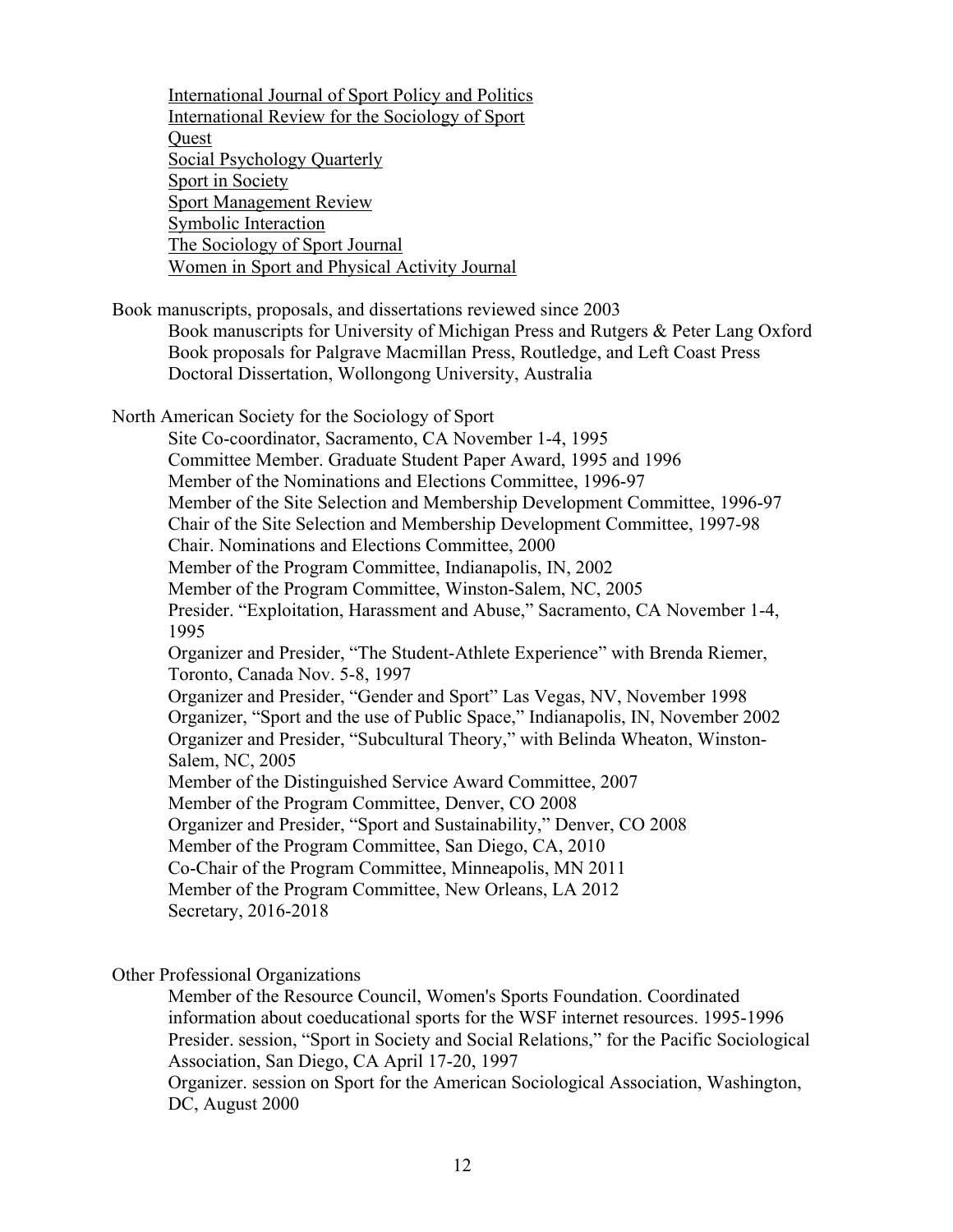Member of Research Council, American Alliance for Health, Physical Education, Recreation, and Dance. National Association of Girls and Women in Sport. Part of a multi-disciplinary group who developed criteria for determining awards for outstanding scholarship about females. 2002-03 Organizer, Session "Sociology of Sport," for the Pacific Sociological Association, San Francisco, CA April 2004 Executive Committee member, Youth Sport Coalition, for the National Association of Sport and Physical Education, 2005-2007 Member of the Student Affairs Committee for the Pacific Sociological Association, 2011-2014

Second Organizer for a session: "PSA 101: A student's guide to 'doing' a conference" for the Pacific Sociological Association's annual meeting, San Diego, March 2012

Member of the Civil Liberties and Civil Rights committee for the Pacific Sociological Association, 2014-2017

Organizer, session "Sociology of Sport" for the American Sociological Association's conference, San Francisco, 2014

University Services – California State University, East Bay

Member of the Educational Effectiveness Committee 2013-2020 Member of the College of Education and Allied Studies Committee for Retention, Promotion and Tenure, 2013, 2014, 2019 and 2020

Associate Director for the Center for Sport and Social Justice, 2012-2017

Governing Board member of the Center for Sport and Social Justice, 2017-current Member of Academic Senate 2009-2011

Member of subcommittee on Cultural Groups and Women for General Education 2008-2010

University Services – University of the Pacific

Member of Curriculum Committee. College of the Pacific, 1996-1999

Community Involvement Program Board Member, 1996-1998

Faculty Advisor for the College of the Pacific Association, the governing body for the students of the College of the Pacific, 1996-99

Member of the Gender Studies Board, 1997-2002; 2005-2008

Member of the Mentor II (University freshman seminar) Planning Committee, 1996- 99

Convener of the Mentor II (University freshman seminar) Planning Committee, 1998- 99

Member of the Mentor I (University freshman seminar) reading selection committee, 1999

Member of the General Education Committee, Mentor II representative, 1997-99 University Representative. Association of American Colleges & Universities, General Education Workshops. Tampa, Florida. 1997 & 1998

Member of University Task Force, Asheville Institute on General Education, 1999 Member of the Priority V Task Force, the committee evaluates and makes recommendations about student services, 1997

Member of the board for the student newspaper, *The Pacifican*, 1999- 2001